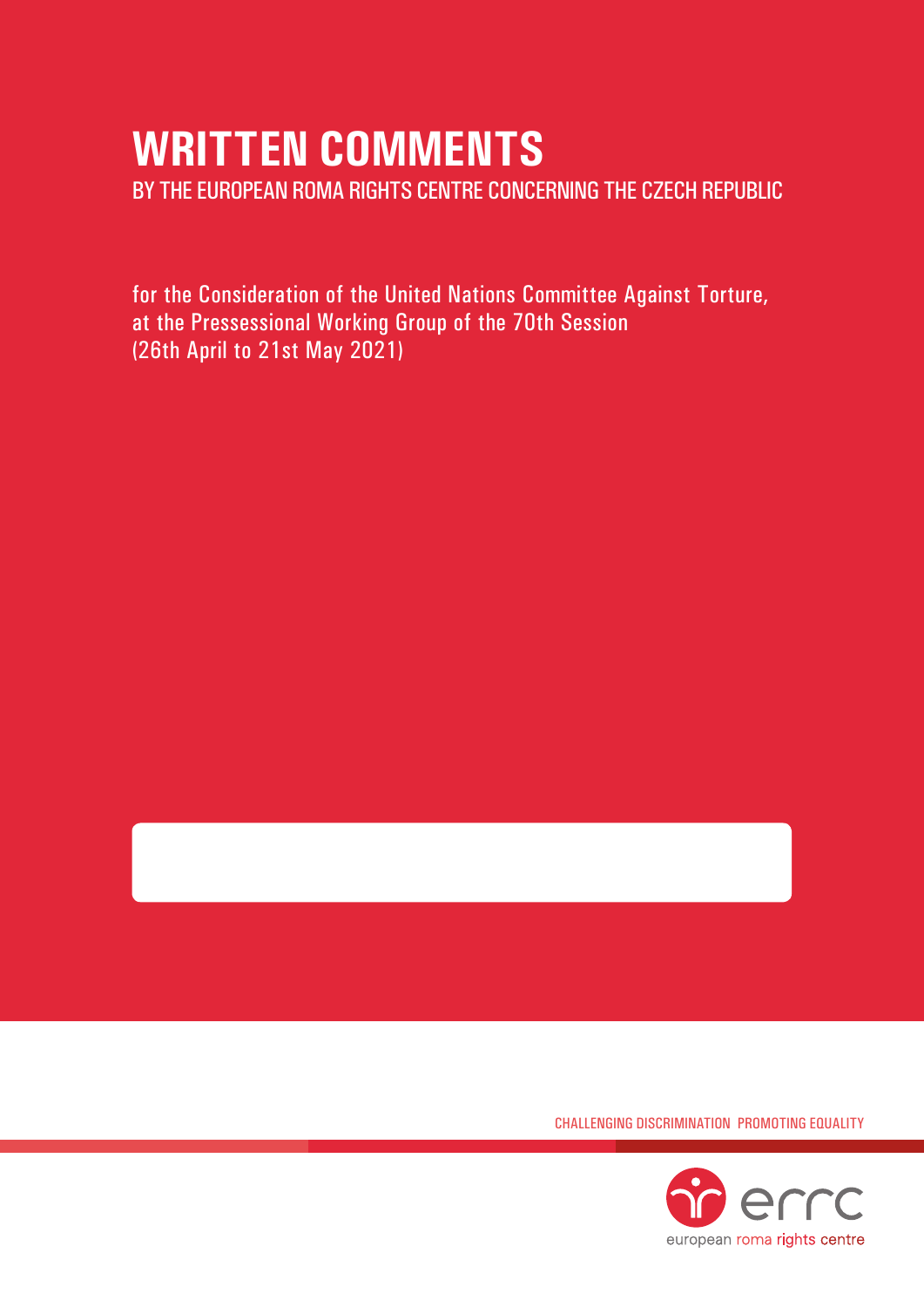# **TABLE OF CONTENTS**

| 3              |
|----------------|
| 3              |
| $\overline{a}$ |
| 4              |
| 5              |
| 5              |
|                |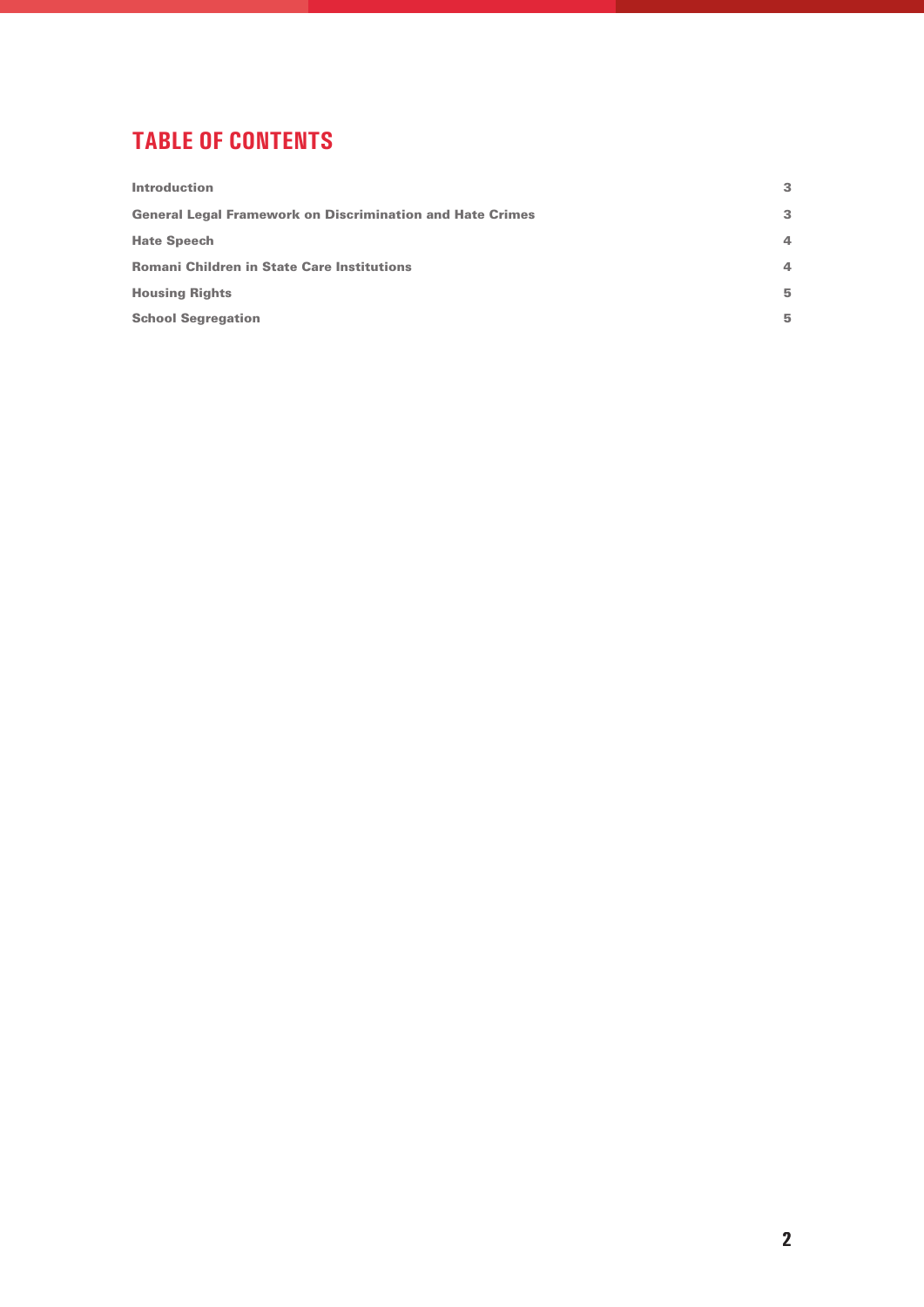### **INTRODUCTION**

- 1. The European Roma Rights Centre (hereinafter also referred to as the "ERRC") hereby submits this report to the United Nations Committee against Torture (hereinafter also referred to as "Committee") for the consideration for the List of Issues prior to reporting. The report focuses on the issues of general legal framework on discrimination and hate crimes; anti-Roma hate speech; the disproportionate placement of Romani children in state care institutions; discrimination in housing and the persistence of school segregation.
- 2. In its 2012 Concluding observations (CAT/C/CZE/CO/4-5), the Committee expressed concerns about the continued marginalization of and discrimination against the members of the Roma minority, including racially motivated violence. The Committee was also concerned about the lack of prompt, impartial and effective investigations and prosecutions regarding such incidents (arts. 2, 12, 13 and 16).<sup>1</sup>
- 3. The Committee further expressed concern about the placement of Romani children in educational facilities for children with slight mental disabilities or with a reduced syllabus formerly used for special schools, which compromises their subsequent educational development (arts. 2, 10, 12, 13 and 16). It called on the State party to ensure that Romani children are admitted to mainstream education, and that standardized testing should be adapted to the social, cultural and linguistic specificities of minorities and educators and school personnel should receive training in principles of non-discrimination.
- 4. The Committee also recommended that appropriate funding be allocated to ensure a speedy process of deinstitutionalization to community-based services for adults and children in state care institutions; and called on the State party to establish close supervision and monitoring by judicial organs of any placement of persons in such institutions.
- 5. The ERRC believes that the Czech government has taken few significant steps to address the above-mentioned issues, and as a consequence the situation remains largely unchanged and problems of segregation, discrimination and inhumane treatment of the Roma minority persist in the Czech Republic. The situation of many Roma is still characterised by a vicious circle of under-education, leading to limited opportunities in the labour market, and frequent de-facto residential segregation, which also has a negative impact on access to health care and other social services.
- 6. Furthermore, the Czech authorities do not collect comprehensive ethnically disaggregated data on Roma inclusion in the areas of education, employment, housing and health. The absence of such data makes it difficult to design and allocate sufficient resources for inclusion policies, and well-nigh impossible to evaluate the effectiveness of such measures.

## **GENERAL LEGAL FRAMEWORK ON DISCRIMINATION AND HATE CRIMES**

- 7. While discrimination is prohibited on the grounds of race, ethnicity, nationality, gender, sexual orientation, age, disability, and faith, the ERRC is concerned that there is no legislation specifically addressing cases of multiple and intersectional discrimination. There are concerns about the lack of case law specifically addressing multiple discrimination. The Czech courts have issued very few final decisions. Moreover, case-law in the field of equal treatment is often inconsistent; in 2012, the Czech Supreme Court held that discriminatory intent is essential both in cases of direct and indirect discrimination, however, subsequent case law has not been consistent on the matter.
- 8. Alleged victims of discrimination, as well as potential victims, face several obstacles when claiming violation of their right to equal treatment due to barriers in accessing redress. The Office of the Public Defender of Rights (Czech Ombudsperson) can provide independent methodological assistance to victims, conduct research and publish independent reports and make recommendations. However, her mandate is limited, and she is not entitled to represent victims of discrimination in court proceedings. The law allows for legal entities established or active in the field of protection against discrimination to provide legal as- sistance to victims, but this is far from sufficient. The Czech Anti-discrimination Act does not regulate actio popularis (public actions) that would make it possible to file a legal action in discrimination cases with

**<sup>1</sup>** UN Committee Against Torture, Concluding observations of the Committee against Torture (Extracts for follow-up of CAT/C/CZE/CO/4-5). Forty-eighth session, 7 May - 1 June 2012. Available at:<https://www2.ohchr.org/english/bodies/cat/docs/followup/ExtractsFUCzechRepublic48.pdf>.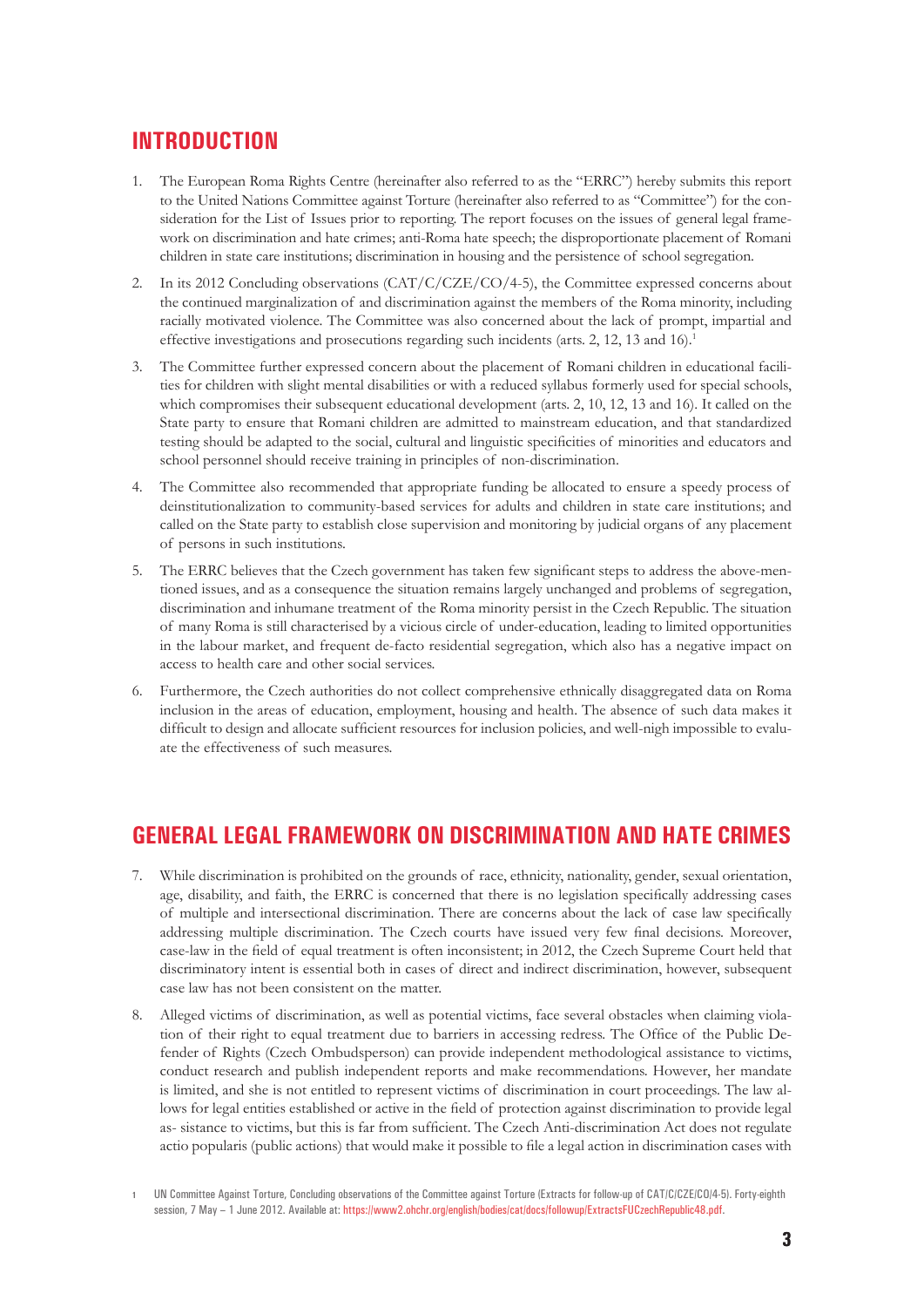higher numbers and unknown identities of victims (e.g. in cases of discrimination in advertising, systemic discrimination, etc.). Free legal aid is granted only to people with proven limited financial resources.

#### **HATE SPEECH**

9. The Fundamental Rights Agency found that the measure of harassment experienced due to being Roma over a 12-month period was 56% in the Czech Republic, the highest of nine EU Member States surveyed.<sup>2</sup> This climate of fear is fomented by hate speech which is widespread and mainly targets Roma, Muslims and LGBT communities. In its 2019 report on extremism and 'prejudicial hatred', the Czech Interior Ministry noted:

*"The spread of hatred has ceased to be the domain of traditional extremists alone. They were supplemented effectively by populist xenophobic groups, disinformation media, and a little less significantly by domestic militia entities. It was possible to observe further polarization of society as well as a further escalation of animosity. Increase in aggressiveness and vulgarity of hate speech was evident, particularly in the virtual environment. An increasingly wider range of social groups is the target of attacks and threats."3*

10. The ERRC shares the concern that despite court action and prosecution in some notable cases, public expressions of anti-Roma hate speech still surface frequently in political discourse and social media, and as noted above that this racism is not confined to radical political groups, such as the SPD or the National Democracy Party (ND). One of the most notorious examples were the comments in 2018 by the President Milos Zeman, who remarked that it was clear exactly who the 5% unemployed were, and recalled the communist era when Romani people "had to work" and would be imprisoned if they did not, and work-shy Roma "got slapped around", something he endorsed as "a very humane method that worked most of the time." The ERRC also frequently condemned that fact that the term "inadaptable" had entered official use to refer to vulnerable groups, in particular Roma, and shared ECRI's view that this form of expression is extremely dangerous; "by attempting to justify prejudice and intolerance against Roma, it perpetuates and increases them."4

#### **ROMANI CHILDREN IN STATE CARE INSTITUTIONS**

- 11. The Czech Republic is considered to be amongst the least child-friendly OECD countries, with a history of discriminating against groups of children. Some sense of the policy context can be garnered from the collective complaint lodged with the European Committee of Social Rights (ECSR) by the European Roma Rights Centre, the Mental Disability Advocacy Centre (now Validity), and the Prague-based Forum for Human Rights in 2016, against the Czech Republic, specifically for its failure to comply with its obligations to refrain from the institutionalisation of young children, and in particular infants under the age of three.5 The data showed that institutionalisation has a disproportionate impact upon the most vulnerable children – children of Romani origin and children with disabilities; and the Czech Republic has failed to put in place non-institutional and family-like alternative forms of care.
- 12. On 23 November 2020, the ECSR found the Czech Republic responsible for large-scale and discriminatory institutionalisation of children with disabilities and Romani children in early childhood care institutions, criticising the failure of the country to adopt and implement an appropriate deinstitutionalisation strategy. The Committee found violations of the rights of particularly vulnerable Roma children and children with
- **2** FRA, A persisting concern: anti-Gypsyism as a barrier to Roma inclusion. 2018. [https://fra.europa.eu/sites/default/files/fra\\_uploads/fra-2018-anti](https://fra.europa.eu/sites/default/files/fra_uploads/fra-2018-anti-gypsyism-barrier-roma-inclusion_en.pdf)[gypsyism-barrier-roma-inclusion\\_en.pdf](https://fra.europa.eu/sites/default/files/fra_uploads/fra-2018-anti-gypsyism-barrier-roma-inclusion_en.pdf).
- **3** Ministry of the Interior Security Policy Department, Report on Manifestations of Extremism and Prejudicial Hatred in the Territory of the Czech Republic In 2019. Prague 2020. Available at: [https://www.mvcr.cz/mvcren/article/documents-on-the-fight-against-extremism.aspx.](https://www.mvcr.cz/mvcren/article/documents-on-the-fight-against-extremism.aspx)
- **4** Bernard Rorke, ERRC News, 27 September 2018. Available at: [http://www.errc.org/news/europes-own-trump-goes-un-muzzled-again-czech-president](http://www.errc.org/news/europes-own-trump-goes-un-muzzled-again-czech-president-milos-zeman-reckons-roma-need-a-slapping-in-his-latest-racist-outburst)[milos-zeman-reckons-roma-need-a-slapping-in-his-latest-racist-outburst.](http://www.errc.org/news/europes-own-trump-goes-un-muzzled-again-czech-president-milos-zeman-reckons-roma-need-a-slapping-in-his-latest-racist-outburst)
- **5** European Committee of Social Rights, Complaint: European Roma Rights Centre & Mental Disability Advocacy Centre v. the Czech Republic: For failure to ensure social and economic protection of young children who are segregated in child-care institutions. 26 October 2016. Available at: [https://rm.coe.](https://rm.coe.int/complaint-157-2017-european-roma-rights-centre-mental-disability-advoc/1680761626) [int/complaint-157-2017-european-roma-rights-centre-mental-disability-advoc/1680761626.](https://rm.coe.int/complaint-157-2017-european-roma-rights-centre-mental-disability-advoc/1680761626)